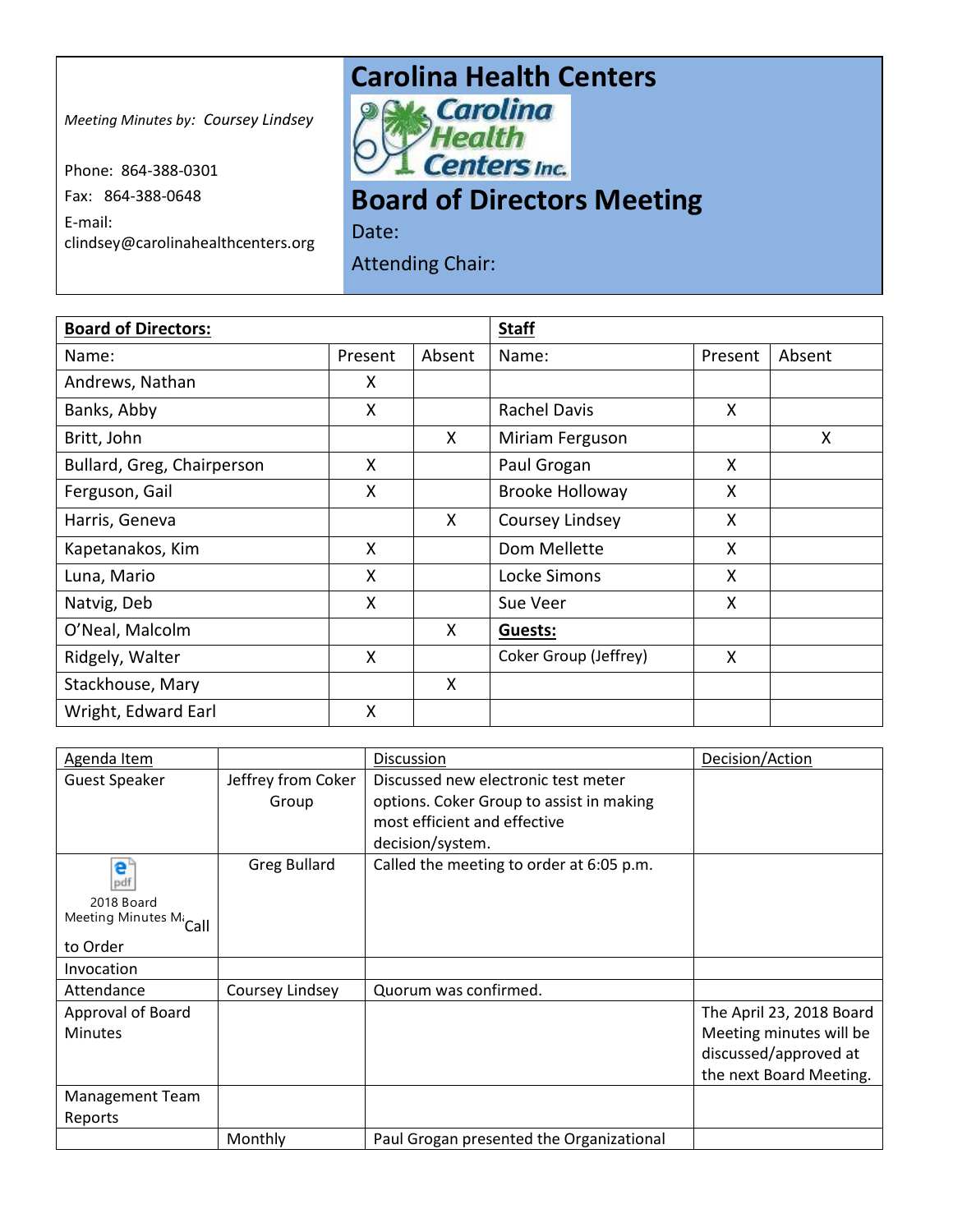|                                          | Organizational                               | Performance Report for April noting that                                                                                                                                                                                                                                                                                                                                                                                                  |                                                                                               |
|------------------------------------------|----------------------------------------------|-------------------------------------------------------------------------------------------------------------------------------------------------------------------------------------------------------------------------------------------------------------------------------------------------------------------------------------------------------------------------------------------------------------------------------------------|-----------------------------------------------------------------------------------------------|
|                                          | Monthly<br>President's Report<br>- Sue Veer  | CHC is continuing to have a strong year.<br>Sue Veer presented a written President's<br>report. 340B appointed a new commission.<br>Discussed current Hyde Amendment and<br>stated that CHC has no abortion services<br>available.<br>Discussed Senator Scott visit with Kate<br>Hunter - toured TCC, Village, and both<br>Community Pharmacies.<br>-Copies are retained with the official board<br>reports.<br>Departure of Dr. Whitley. |                                                                                               |
|                                          |                                              | Union County approached CHC about health<br>center need/want.                                                                                                                                                                                                                                                                                                                                                                             |                                                                                               |
| <b>Chief Medical</b><br>Officer's Report | Dr. Locke Simons                             | Dr. Simons presented a summary of the<br>organization's performance in achieving the<br>quality measures.                                                                                                                                                                                                                                                                                                                                 | Greg Bullard made a<br>motion that the<br>providers be granted<br>privileges consistent       |
|                                          |                                              | Dr. Simons presented the list of providers<br>for credentialing and privileging<br>recertification and approval for FY 2019.                                                                                                                                                                                                                                                                                                              | with their scope of<br>practice for fiscal year<br>2018-19. The motion<br>was seconded        |
|                                          |                                              | Dr. Simons attested that the credentials of<br>all of the providers presented meet the<br>established requirements.                                                                                                                                                                                                                                                                                                                       | unanimously.<br>After discussion and all                                                      |
|                                          |                                              | Dr. Simons presented the updated Quality<br>Improvement Program to the board.                                                                                                                                                                                                                                                                                                                                                             | questions answered, a<br>motion was made by<br>Greg Bullard to accept<br>the updated Program, |
|                                          |                                              | A copy of Dr. Simons' presentation will be<br>retained with the official copy of the<br>minutes and are available to board<br>members on the board portal.                                                                                                                                                                                                                                                                                | followed by a second.<br>By unanimous vote, the<br>Program was approved<br>by the board.      |
|                                          | For Distribution<br>Only                     | <b>Pharmacy Dashboard</b><br>$\bullet$                                                                                                                                                                                                                                                                                                                                                                                                    |                                                                                               |
| <b>Committee Reports</b>                 | Executive<br>Committee                       | No report.                                                                                                                                                                                                                                                                                                                                                                                                                                |                                                                                               |
|                                          | Finance<br>Committee                         | The Finance Committee presented the<br>budget for approval.                                                                                                                                                                                                                                                                                                                                                                               | Upcoming budget was<br>unanimously approved.                                                  |
|                                          |                                              | Discussed Amicus and the role it has with<br>CHC. 100% of CHC labs are going to Amicus.                                                                                                                                                                                                                                                                                                                                                   |                                                                                               |
|                                          | Development<br>Committee -<br>Malcolm O'Neal | No report.                                                                                                                                                                                                                                                                                                                                                                                                                                |                                                                                               |
|                                          | <b>Strategic Planning</b>                    | Immunization appointment issue.                                                                                                                                                                                                                                                                                                                                                                                                           | Sue will work on this.                                                                        |

2